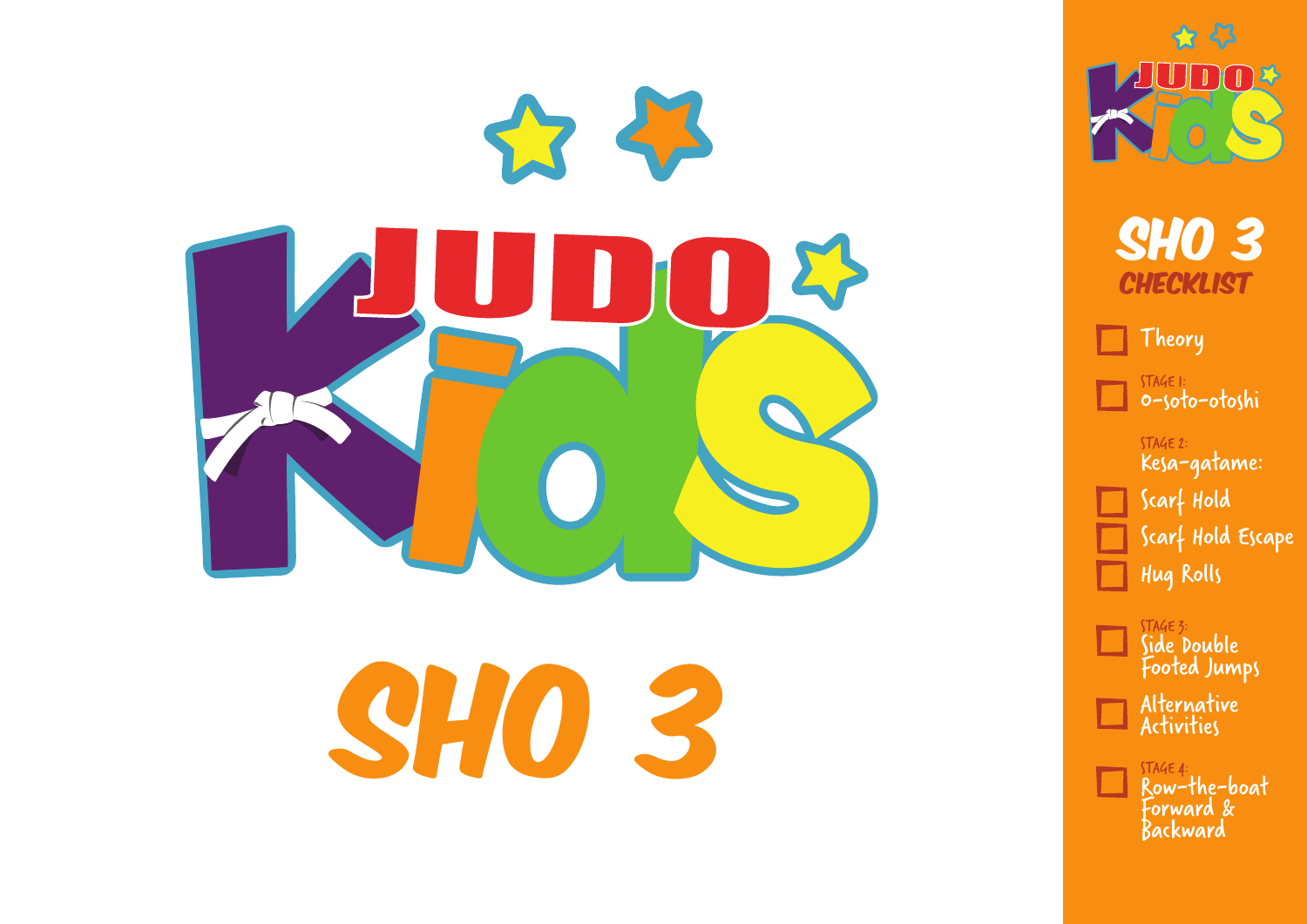Theory:

## **TECHNIQUES**

O-soto-otoshi (Japanese) – Major body drop (English) Kesa-gatame (Japanese) – Scarf hold (English)



- No biting, scratching, kick or pulling hair
- No swearing
- No cheating in games or activities
- Everyone gets a turn
- Obey the dojo rules







Theory

STAGE 1: O-soto-otoshi

STAGE 2: Kesa-gatame:

Scarf Hold Scarf Hold Escape Hug Rolls

STAGE 3: Side Double Footed Jumps Alternative Activities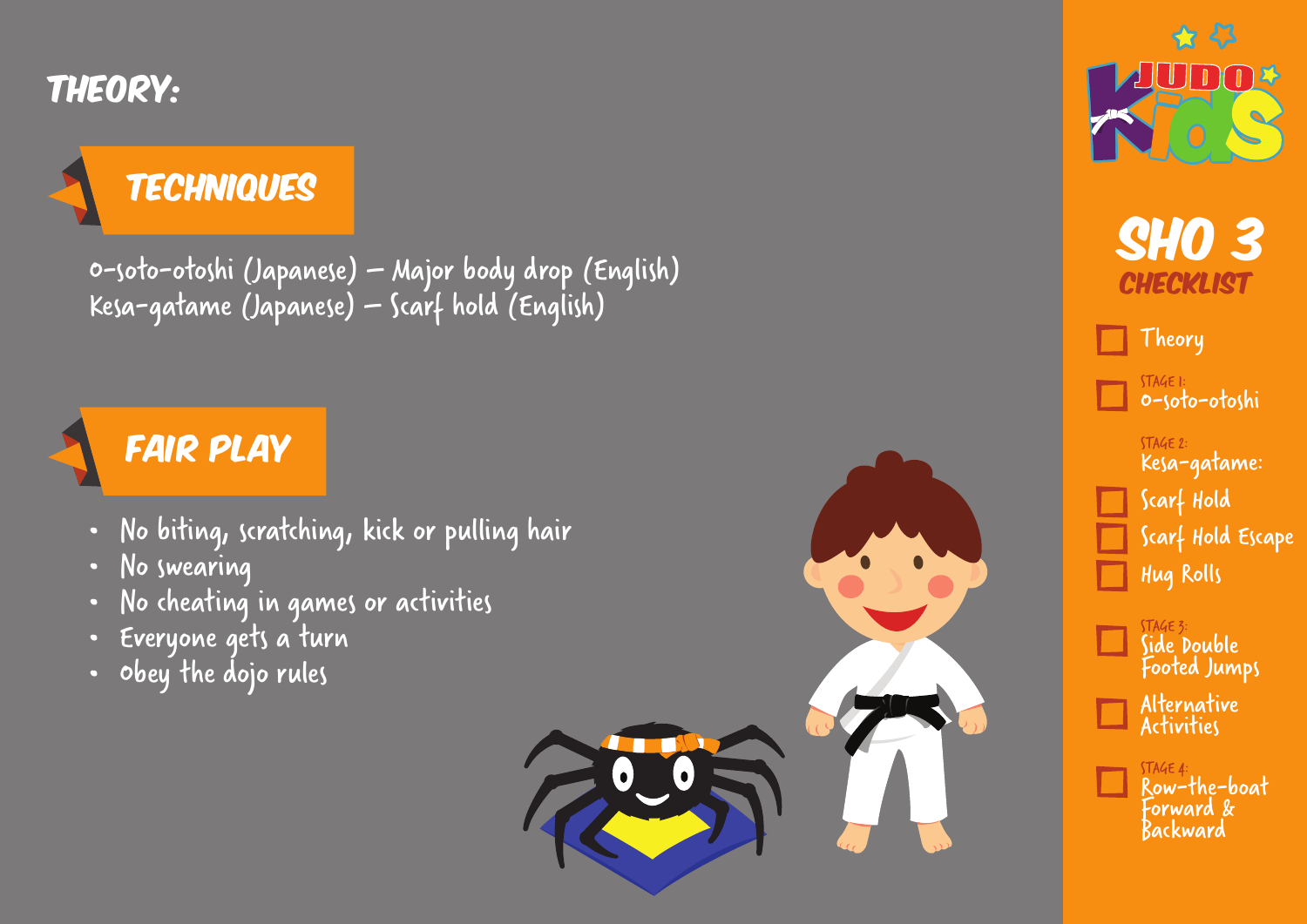

\* 43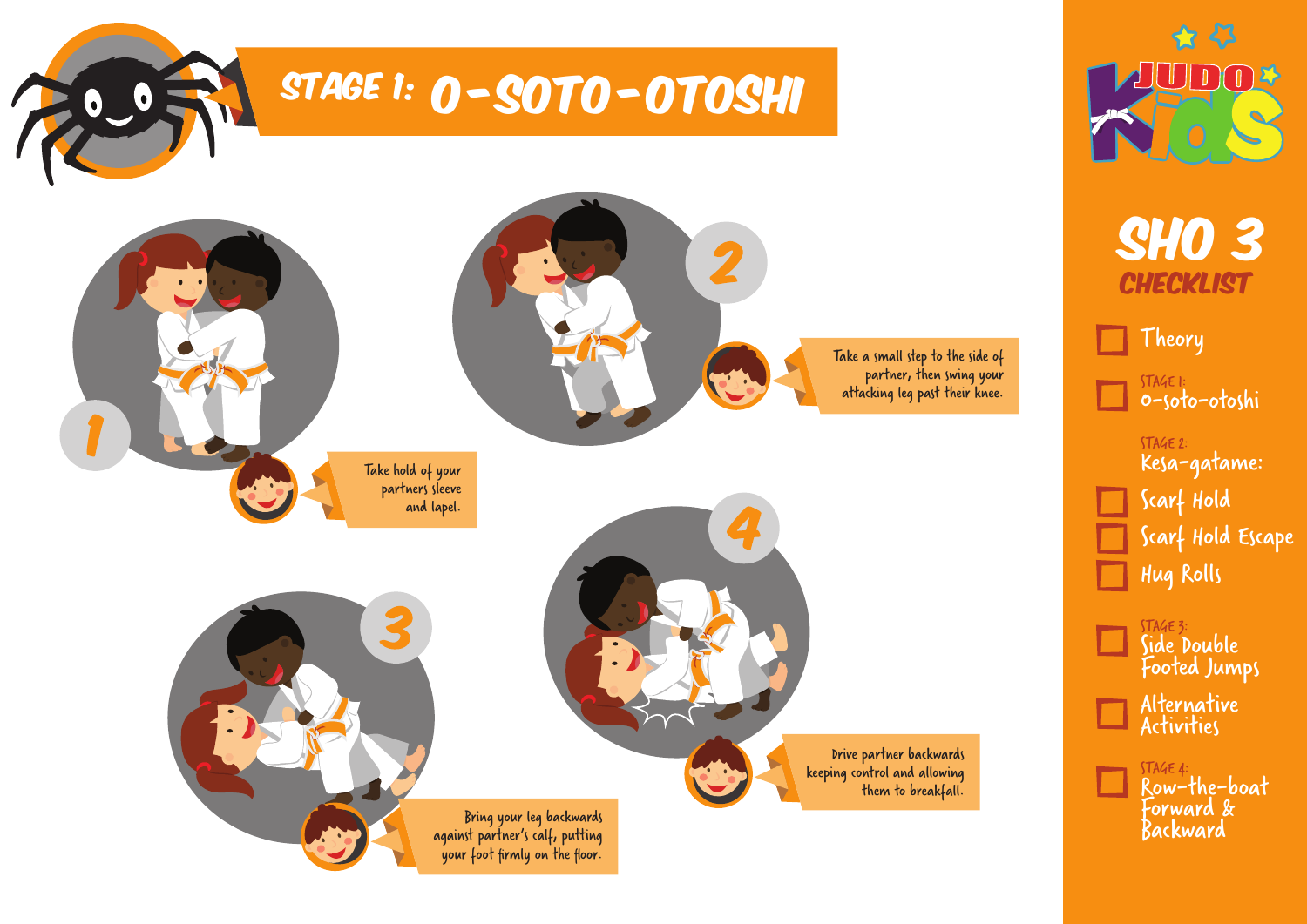

### SCARF HOLD:





Sit beside your partner and wrap your arm around their neck and hold their jacket. Tuck partners arm tightly under yours and spread your legs into a 'T' position.

### SCARF HOLD ESCAPE:





You can break any hold by trapping your partner's leg. To escape, grab partner around their waist and mover towards them. Catch their leg between both of your legs.





Theory

STAGE 1: O-soto-otoshi

STAGE 2: Kesa-gatame:

Scarf Hold Scarf Hold Escape Hug Rolls

STAGE 3: Side Double Footed Jumps Alternative Activities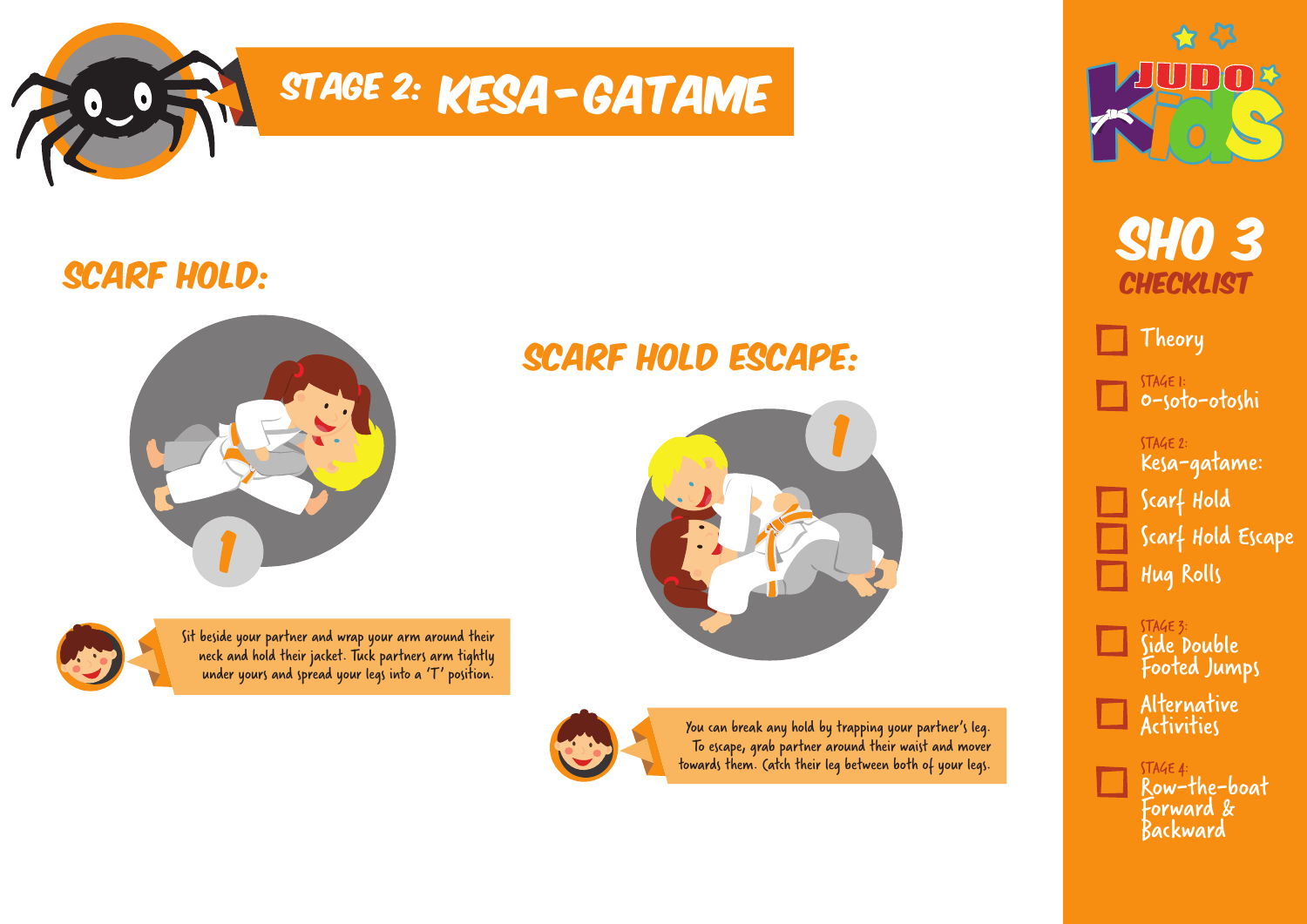



Theory

STAGE 1: O-soto-otoshi

STAGE 2: Kesa-gatame: Scarf Hold

Scarf Hold Escape Hug Rolls

STAGE 3: Side Double Footed Jumps Alternative Activities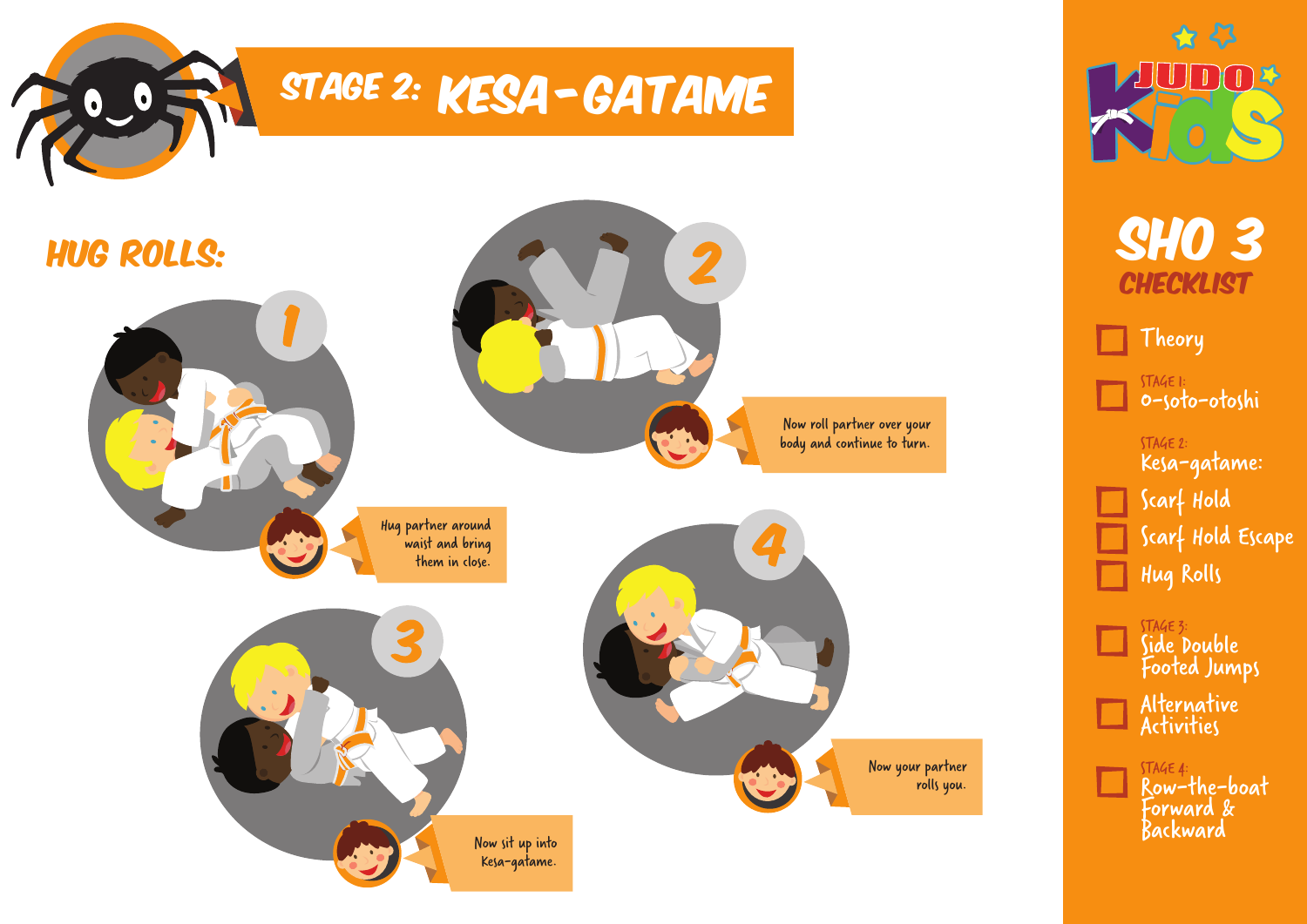# STAGE 3: SIDE DOUBLE Footed Jumps



### Alternative Activities:





Travel down a line using belts or tape doing double or single footed jumps.



Race to see how many you can do in 10, 15, or 20 seconds.



**SHO 3 CHECKLIST** 

Theory

STAGE 1: O-soto-otoshi

STAGE 2: Kesa-gatame:

Scarf Hold Scarf Hold Escape Hug Rolls

STAGE 3: Side Double Footed Jumps Alternative Activities